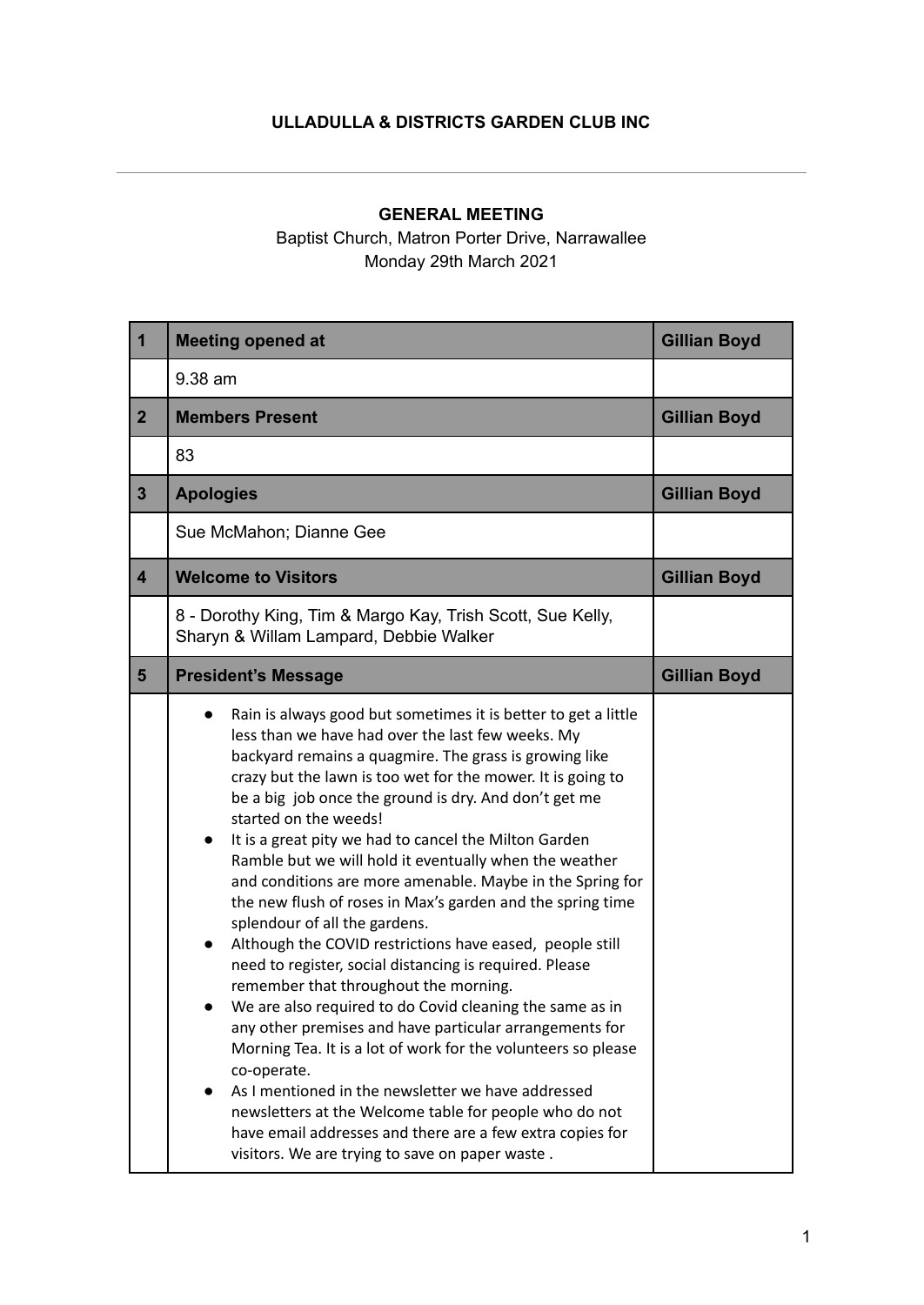|                | Deb has all the news about some exciting activities so I will<br>leave that up tto the Activities report.<br>And don't forget if you want to announce something to the<br>$\bullet$<br>meeting please let me know and I will announce you after<br>Morning Tea.<br>It is great to be welcoming our first guest speaker for the<br>year today. It is about Bush Care which is something I do at<br>the moment but from a different perspective to Francis. I<br>am more on the management side with a bit of practical<br>work thrown in once a month. |                                  |
|----------------|-------------------------------------------------------------------------------------------------------------------------------------------------------------------------------------------------------------------------------------------------------------------------------------------------------------------------------------------------------------------------------------------------------------------------------------------------------------------------------------------------------------------------------------------------------|----------------------------------|
| 6              | <b>New Members</b>                                                                                                                                                                                                                                                                                                                                                                                                                                                                                                                                    | <b>Gillian Boyd</b>              |
|                | Daphne Wever                                                                                                                                                                                                                                                                                                                                                                                                                                                                                                                                          |                                  |
| $\overline{7}$ | <b>Guest Speaker</b>                                                                                                                                                                                                                                                                                                                                                                                                                                                                                                                                  | <b>Gillian Boyd</b>              |
|                | John & Francis Hepburn - Local Bush Care<br>Interesting presentation giving an insight into the planning and<br>work carried out by volunteers all of which is approved by<br>Shoalhaven Council. Examples of the many weeds which<br>take over our coast and bush were shown to members. A<br>short question and answer segment followed the presentation.<br>It was noted that this group has saved the Council<br>approximately \$3M to date.                                                                                                      |                                  |
| 8              | <b>Activities Report</b>                                                                                                                                                                                                                                                                                                                                                                                                                                                                                                                              |                                  |
|                |                                                                                                                                                                                                                                                                                                                                                                                                                                                                                                                                                       | <b>Debbie Kendall</b>            |
|                | Full details to be found in the March Newsletter.                                                                                                                                                                                                                                                                                                                                                                                                                                                                                                     |                                  |
|                | Garden Ramble postponed due to very wet weather, to<br>be rescheduled.                                                                                                                                                                                                                                                                                                                                                                                                                                                                                |                                  |
|                | Sue Caine's open garden at Dolphin Point - 14th April.                                                                                                                                                                                                                                                                                                                                                                                                                                                                                                |                                  |
|                | Bodalla Garden visit scheduled for April 22nd stopping<br>at Mogo for morning tea and Tilba Winery for lunch.<br>Payment to be made no later than 8th April.                                                                                                                                                                                                                                                                                                                                                                                          |                                  |
|                | Horse Island - two mini coaches only, departing 8am,<br>fully subscribed with a waiting list should anyone not<br>be able to go.                                                                                                                                                                                                                                                                                                                                                                                                                      |                                  |
|                | Mayfield trip scheduled for October 11th - 14th, \$200<br>deposit required at the April meeting with balance to<br>be paid in August.                                                                                                                                                                                                                                                                                                                                                                                                                 |                                  |
| 9              | <b>Garden Gems</b>                                                                                                                                                                                                                                                                                                                                                                                                                                                                                                                                    | <b>Rhondda</b><br><b>Bentley</b> |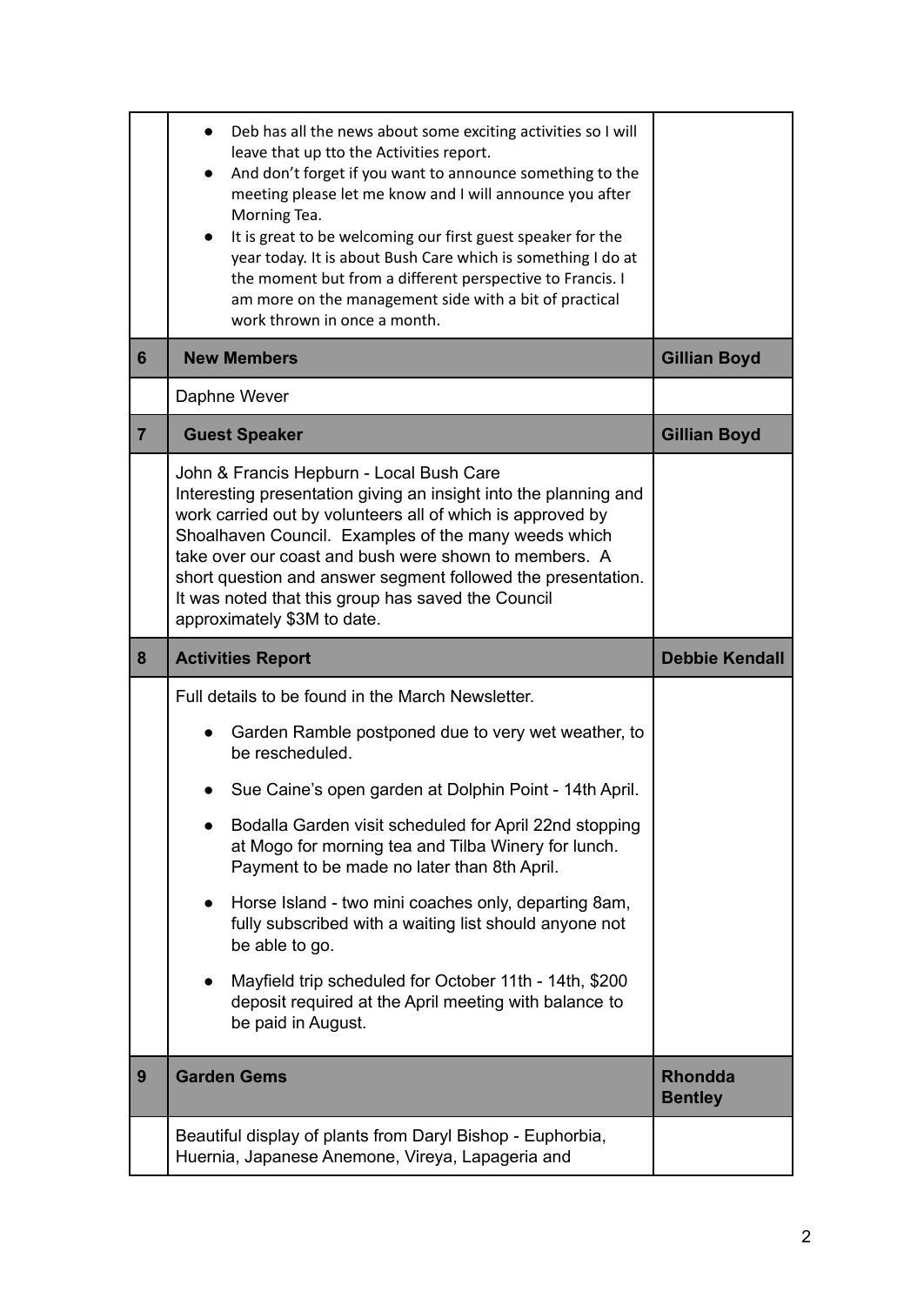|    | Tibouchina. Janey George - Hibiscus and Plectranthus.<br>Dianne Broadley - Variegated Plectranthus, Plectranthus<br>Ecklonii. Yvonne Byatt - Tibouchina. Gillian Boyd - Hibiscus.                                                                        |                      |
|----|----------------------------------------------------------------------------------------------------------------------------------------------------------------------------------------------------------------------------------------------------------|----------------------|
| 10 | Members Announcements/What I am doing in my garden<br>this month                                                                                                                                                                                         | <b>Colleen Ringe</b> |
|    | None                                                                                                                                                                                                                                                     |                      |
| 11 | <b>Health and Welfare</b>                                                                                                                                                                                                                                |                      |
|    | Nothing to report                                                                                                                                                                                                                                        |                      |
| 12 | <b>Secretary's Report</b>                                                                                                                                                                                                                                | <b>Gill Evans</b>    |
|    | Minutes of the General Meeting of 22 February 2021 are<br>available on the welcome table for members to read when<br>they come into the meeting. The minutes are also posted on<br>the website prior to the meeting for members to refer to and<br>read. |                      |
|    | Motion:<br>That the Minutes of the previous meeting be.<br>accepted.<br>Moved: Gill Evans<br>Seconded: Ann Keegan<br>Result: Passed                                                                                                                      |                      |
|    | Correspondence<br>Motion:<br>That the incoming correspondence be accepted<br>and the outgoing be endorsed.<br>Moved: Gill Evans<br>Seconded: Ann Keegan<br>Result:<br>Passed                                                                             |                      |
| 13 | <b>Treasurer's Report</b>                                                                                                                                                                                                                                | <b>Sue Hobson</b>    |
|    | Funds held as at end January 2021:                                                                                                                                                                                                                       |                      |
|    | Commonwealth Bank:<br>\$13,452.73<br>Bendigo Bank:<br>\$7,222.00<br>Income<br>\$3,454.30<br>Expenditure<br>\$1,558.92<br>Cash book balance as at 28 Feb 2021:<br>\$15,348.11                                                                             |                      |
|    | Commonwealth Bank 'Student' A/c: \$ 2,676.28                                                                                                                                                                                                             |                      |
|    | <b>Motion:</b><br>That the Treasurer's Report be accepted.<br>Moved:<br>Sue Hobson<br>Seconded: Gary McConnell<br>Result:<br>Passed                                                                                                                      |                      |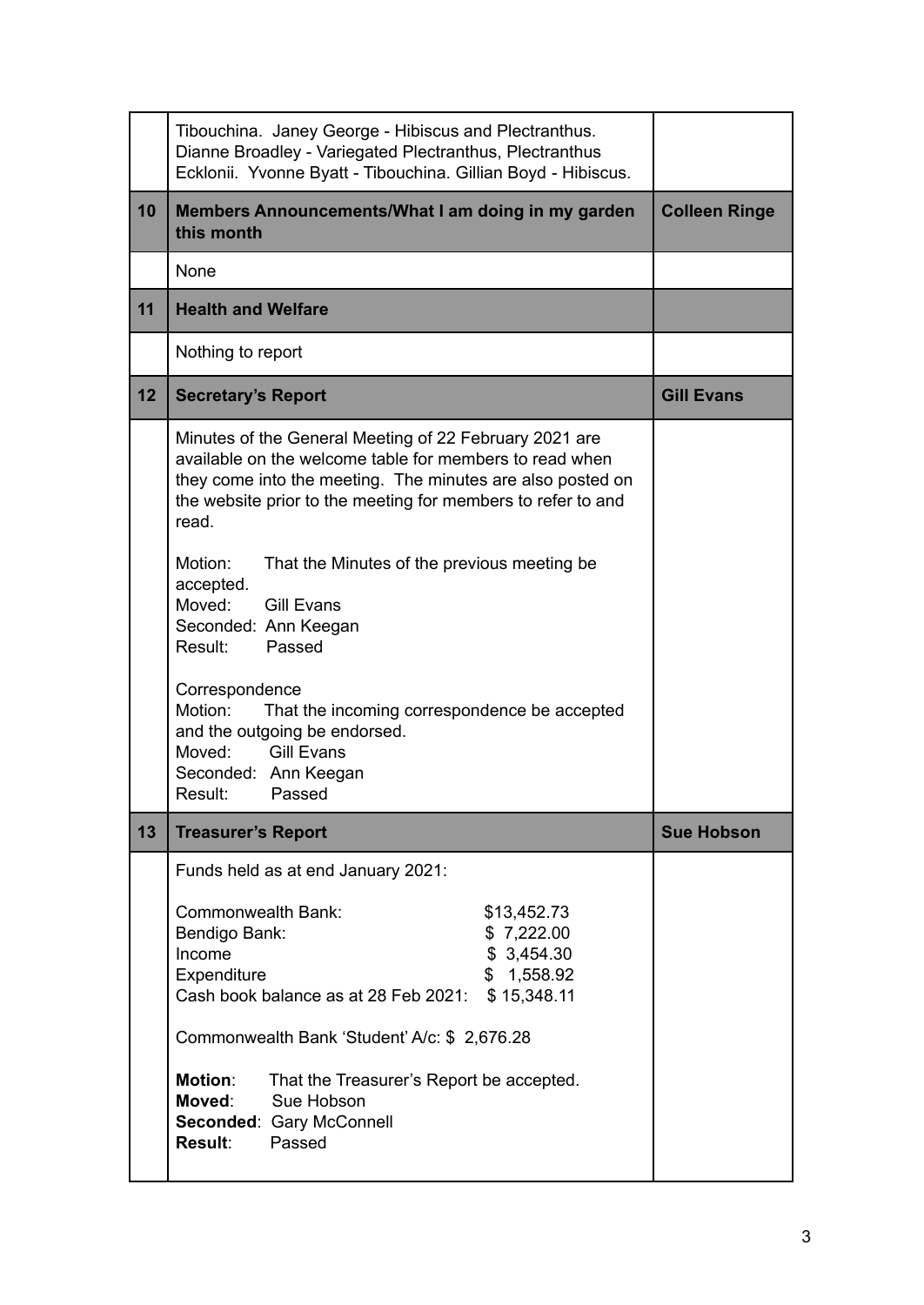| 15 | <b>Q&amp;A</b>                                                                                                                                            | <b>Gillian Boyd</b> |
|----|-----------------------------------------------------------------------------------------------------------------------------------------------------------|---------------------|
|    | Quandong seeds - Rowan asked for identification<br>$\bullet$<br>Fiddle Leaf - questions regarding care<br>$\bullet$                                       |                     |
| 16 | <b>Competition Results</b>                                                                                                                                | <b>Janey George</b> |
|    | March: Blossoms of Blue<br>1st Prize: Sheila Gallant<br>2nd Prize: Yvonne Steain, Catherine Craig<br>3rd Prize: Yvonne Byatt<br>April:<br><b>Hibiscus</b> |                     |
| 17 | <b>Trading Table</b>                                                                                                                                      | <b>Janet Baxter</b> |
|    | \$100                                                                                                                                                     |                     |
| 18 | <b>Today's Winners</b>                                                                                                                                    | <b>Gillian Boyd</b> |
|    | Tea Ticket: Elaine Brooks<br>Lucky Door: ?                                                                                                                |                     |
|    | Raffle:<br>1st Prize: Mark Kendall<br>2nd Prize: Dianne Broadley<br>3rd Prize: Lorraine Schacter<br>Profit: \$142.80                                      |                     |
| 19 | <b>Next Meeting</b>                                                                                                                                       |                     |
|    | 26 April 2021                                                                                                                                             |                     |
| 20 | <b>Meeting Closed</b>                                                                                                                                     |                     |
|    | 11.30 am                                                                                                                                                  |                     |